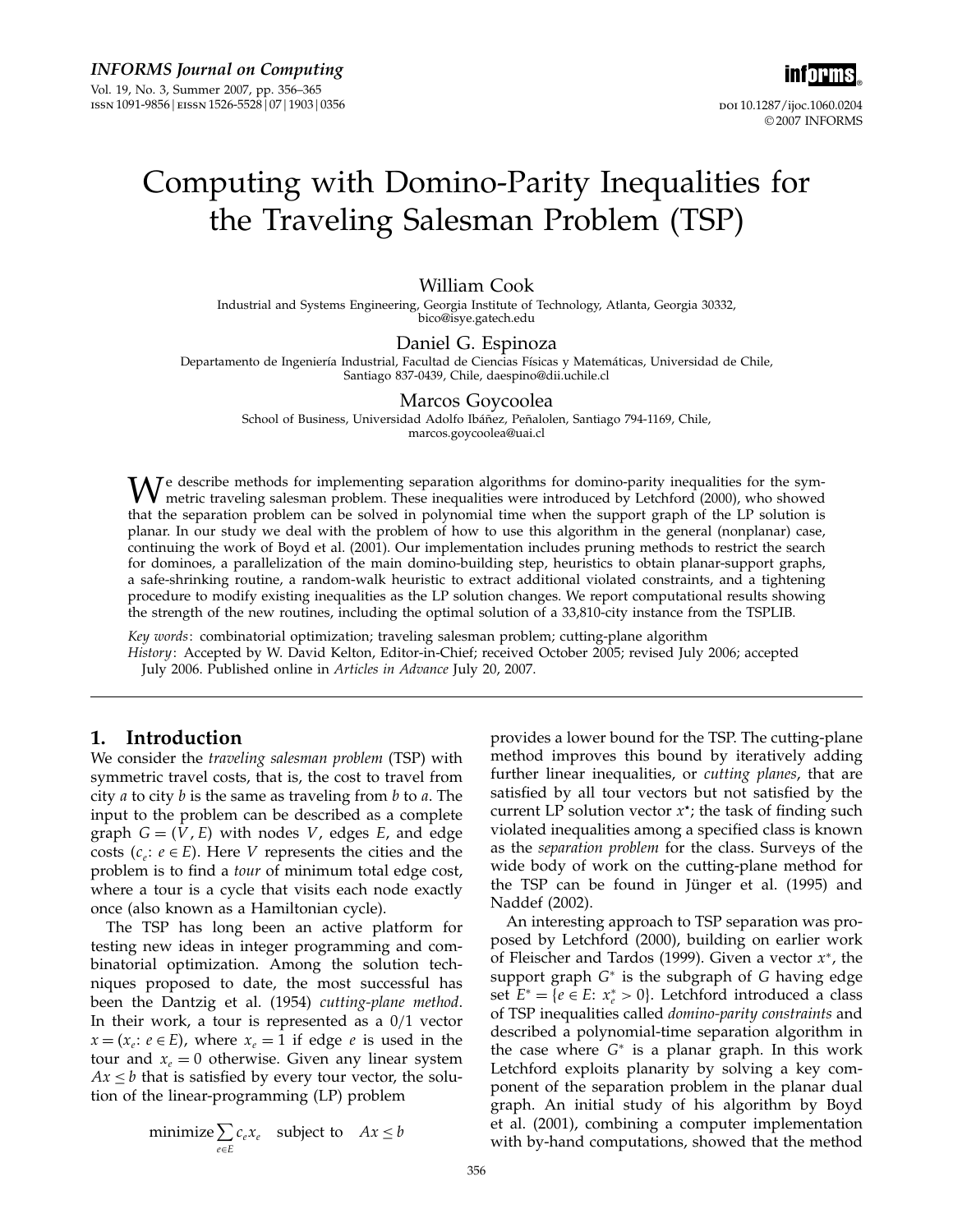can produce effective cutting planes for instances with up to 1,000 nodes.

In this paper we present a further study of Letchford's algorithm, using the Concorde TSP code of Applegate et al. (2003) as the starting point for our work. We fully automate Letchford's method, handling the general (nonplanar) case by creating a nearby planar graph that can be used as a proxy for G∗. We demonstrate the strength of the new routines on a range of test instances obtained from the TSPLIB collection of Reinelt (1991), including the optimal solution of a 33,810-city example, the largest TSPLIB instance solved to date.

The paper is organized as follows. The dominoparity constraints are described in Section 2, together with a review of results from Letchford (2000) and a description of the steps adopted in our implementation to improve the practical efficiency of the separation algorithm. In Section 3 we describe shrinking techniques that allow us to handle large instances, and in Section 4 we describe heuristic methods to handle the common case where  $G^*$  is not planar. A local-search procedure for improving domino-parity (DP) constraints is described in Section 5 and computational results are presented in Section 6.

# 2. DP Inequalities and Letchford's Algorithm

For any  $S \subseteq V$  let  $\delta(S)$  denote the set of edges with exactly one end in S; a set of the form  $\delta(S)$  for a proper subset  $S \subseteq V$  is called a *cut*. For disjoint sets  $S, T \subseteq V$  let  $E(S:T)$  denote the set of edges having one end in S and one end in T. For any set  $F \subseteq E$ define  $x(F) = \sum (x_e: e \in F)$ .

Every tour of G satisfies the subtour-elimination constraints  $x(\delta(S)) \geq 2$ ,  $\forall \emptyset \neq S \subsetneq V$ . Using network-flow methods, the separation problem for these inequalities can be solved efficiently. That is, given a nonnegative vector x∗, a violated subtour-elimination constraint can be found in polynomial time, provided one exists. The subtour-elimination constraints were employed by Dantzig et al. (1954) and are a basic ingredient of modern implementations of the cuttingplane method. The solution set of the TSP relaxation

$$
x(\delta(\{v\})) = 2 \quad \forall v \in V
$$
  

$$
x(\delta(S)) \ge 2 \quad \forall \varnothing \ne S \subsetneq V
$$
  

$$
0 \le x_e \le 1 \quad \forall e \in E
$$

is known as the subtour-elimination polytope and is denoted by SEP(*n*), where  $n = |V|$ .

After the subtour-elimination constraints, the second most important class of cutting planes used in current TSP codes are the comb inequalities developed by Chvátal (1973) and Grötschel and Padberg (1979a).

A comb is defined by subsets  $H$ ,  $T_1$ , ...,  $T_p$  of  $V$  such that p is odd,  $T_1$ , ...,  $T_p$  are pairwise disjoint, and for each  $i = 1, ..., p$  we have  $H \cap T_i \neq \emptyset$  and  $T_i \setminus H \neq \emptyset$ . The set H is called the *handle* of the comb and the sets  $T_1, \ldots, T_p$  are the teeth. Given any comb, the corresponding comb inequality  $x(\delta(H)) + \sum (x(\delta(T_i)) : i =$  $1, \ldots, p$ )  $\geq 3p + 1$  is satisfied by every tour vector. A nice theoretical property of comb inequalities is that, like subtour-elimination constraints, they induce facets of the convex hull of all tours (Grötschel and Padberg 1979b). Padberg and Rao (1982) provided a polynomial-time separation algorithm for the class of combs having  $|T_i| = 2$  for all *i*; Fleischer et al. (2006) extended this result to the case when each tooth  $T_i$  satisfies either  $|T_i \cap H| = 1$  or  $|T_i \setminus H| = 1$ . It is not known, however, if the separation problem for the full class of comb inequalities is polynomial-time solvable or whether it is NP-hard.

A direct generalization of combs was described by Letchford (2000). He defines a *domino* as a pair  $\{A, B\}$ of nonempty subsets of *V* satisfying  $A \cap B = \emptyset$  and  $A \cup B \neq V$ , extending the concept used in Applegate et al. (1995). Consider an odd number  $p$  of dominoes  $\{A_1, B_1\}, \ldots, \{A_p, B_p\}$  together with an additional set  $F \subset E$  such that for some  $H \subseteq V$  the cut  $\delta(H)$  is precisely the set of edges that appear an odd number of times among the sets *F*,  $E(A_1 : B_1)$ , ...,  $E(A_p : B_p)$ . The domino-parity (DP) inequality

$$
x(F) + \sum (x(E(A_i:B_i)) + x(\delta(A_i \cup B_i)) : i = 1, ..., p)
$$
  
\n
$$
\geq 3p + 1
$$
 (1)

is satisfied by all tour vectors, as shown by Letchford (2000). A comb is cast in this form using dominoes  $\{T_i \cap H, T_i \setminus H\}$ ,  $i = 1, ..., p$  and  $F =$  $\delta(H) \setminus \bigcup_{i=1,\dots,p} E(T_i \cap H : T_i \setminus H)$ . Note, however, that the ground sets of general dominoes in a DP inequality can intersect in arbitrary ways, leading to a much richer class than the comb inequalities. Despite this extra freedom, Naddef and Wild (2003) have shown that a broad subclass of DP inequalities also induce facets of the convex hull of tour vectors.

In working with DP inequalities we adopt notation introduced by Letchford (2000). Let  $E_1, \ldots, E_k$  be a family of subsets of E and for each  $e \in E$  define  $\mu_e$  as the number of subsets  $E_i$  that contain  $e$ . The family of subsets is said to *support* the cut  $\delta(K)$  if  $\delta(K) = \{e \in E:$  $\mu_e$  is odd. Now defining ( $\mu_e$ :  $e \in E$ ) for the family of subsets *F*,  $E(A_1 : B_1)$ , ...,  $E(A_p : B_p)$ , the DP inequality (1) can be written as

$$
\sum (\mu_e x_e : e \in E) + \sum (x(\delta(A_i \cup B_i)) : i = 1, \ldots, p) \ge 3p + 1.
$$

Considering  $\mu = (\mu_e: e \in E)$  as a vector, the sum  $\sum (\mu_e x_e : e \in E)$  can be written as an inner product  $\mu x$ , allowing us to write the DP inequality as

$$
\mu x + \sum (x(\delta(A_i \cup B_i)) : i = 1, \ldots, p) \ge 3p + 1.
$$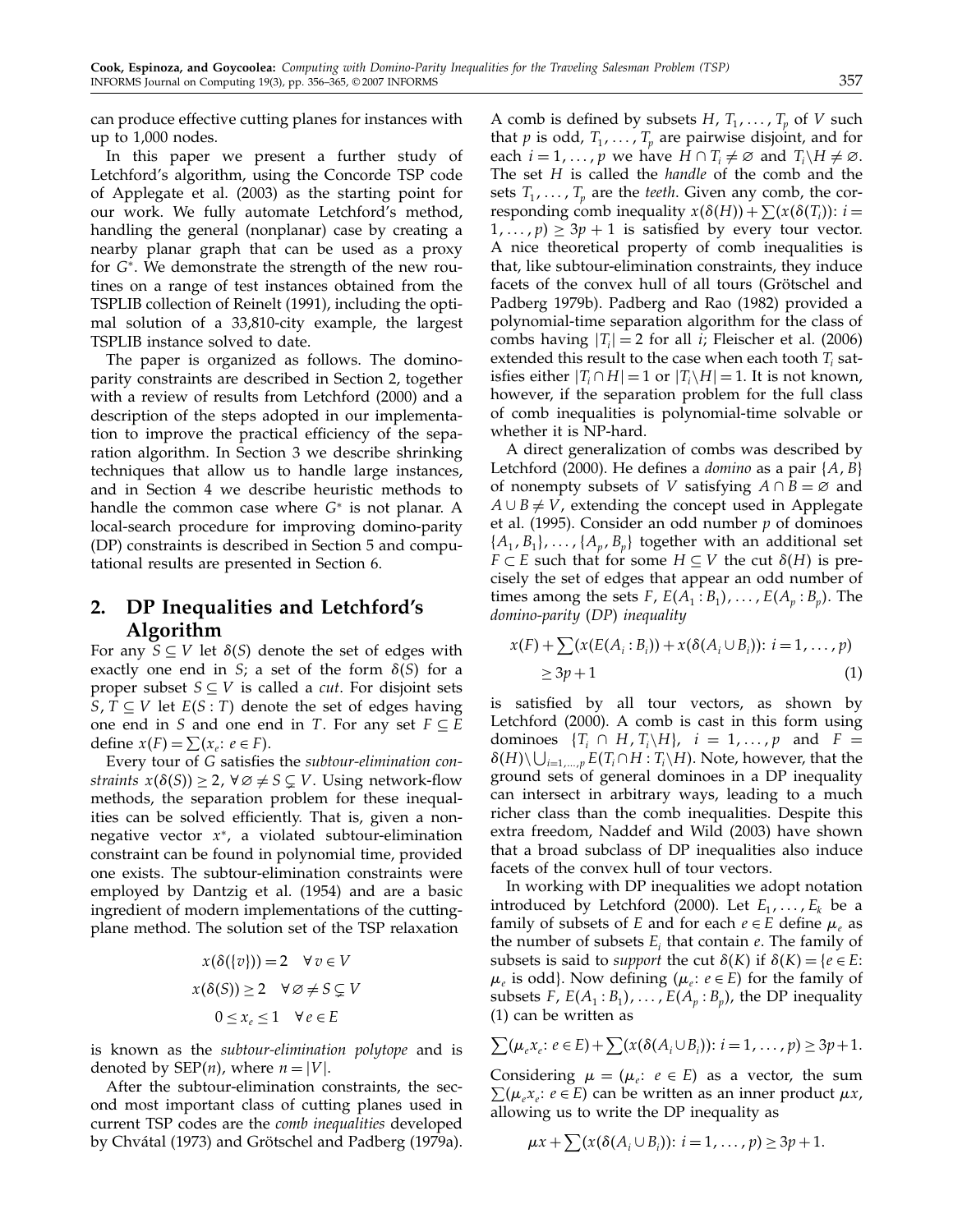The set H, called the *handle* of the DP inequality, is defined implicitly by  $\mu$ , and it is unique (up to taking its complement in  $V$ ). Note that a DP inequality may be characterized by its set of dominoes and either by its handle  $H$ , or by the set of extra edges  $F$ , or by the vector of multipliers  $\mu$ . We will use these three descriptions interchangeably. Note also that  $H$  may be the empty set, and thus it may not define a cut in the usual sense.

Letchford (2000) proposed a two-stage algorithm that separates the class of DP constraints in polynomial time, provided the support graph  $G^*$  is planar and  $x^* \in \text{SEP}(n)$ . In the first stage, a set of candidate dominoes is constructed. In the second stage, a handle and an odd number of dominoes are selected so as to define a maximally violated constraint, provided one exists.

For the remainder of this section, assume that  $x^* \in$  $SEP(n)$ . Also, assume that  $G^*$  is a planar graph and let G∗ denote the planar dual of G∗. For any subset  $F \subseteq E(G^*)$ , denote by F the corresponding edges in  $G^*$ . The nodes and edges of  $G^*$  are denoted by  $V(G^*)$  and  $E(G<sup>*</sup>)$  respectively.

## 2.1. Building Dominoes

The starting point of Letchford's algorithm is the observation that a domino can be constructed from a set of three  $s - t$  paths in the dual graph  $G^*$ . In the statement of this result we treat a path  $p$  as a set of edges in G∗.

LEMMA 1 (LETCHFORD 2000). Consider  $s, t \in V(G^*)$ and three edge-disjoint s – t paths  $p_1$ ,  $p_2$ ,  $p_3$  in  $\overline{G}^*$ . There exists a domino  $\{A, B\}$  such that

 $(\overline{\delta(A \cup B) \cap E(G^*)}) \cup (\overline{E(A:B) \cap E(G^*)}) = p_1 \cup p_2 \cup p_3.$ 

Algorithm 1 describes the procedure to build a domino from the three paths. In Step 3 of the algorithm we have a choice among the sets  $S_1$ ,  $S_2$ , and  $S_3$ in forming the components of the domino; for storage purposes we choose  $A$  and  $B$  having minimum cardinality.

ALGORITHM 1. Primalizing Dual Dominoes  $(prim\_dom(p_1, p_2, p_3))$ 

**Require:**  $p_1$ ,  $p_2$ , and  $p_3$  are three edge-disjoint simple  $s - t$  paths in  $G^*$ .

- 1. Compute  $\hat{p}_1$ ,  $\hat{p}_2$ , and  $\hat{p}_3$ , three noncrossing  $s t$ paths in  $G^*$  such that  $\bigcup_{1 \leq i \leq 3} p_i = \bigcup_{1 \leq i \leq 3} \hat{p}_i$ .
- 2. Compute  $S_1$ ,  $S_2$ , and  $S_3$ , a partition of V with  $\overline{\delta(S_1) \cap E(G^*)} = \hat{p}_1 \cup \hat{p}_2$ ,  $\delta(S_2) \cap E(G^*) = \hat{p}_2 \cup \hat{p}_3$ ,  $\delta(S_3) \cap E(G^*) = \hat{p}_3 \cup \hat{p}_1.$
- 3. Let *A* be the smallest  $\{S_i\}_{1 \le i \le 3}$  and let *B* be the second smallest  $\{S_i\}_{1 \leq i \leq 3}$ .

4. return  $\{A, B\}$ 

A key result of Letchford (2000) is that it suffices to use as candidate dominoes in DP inequalities only

those that can be generated from Lemma 1. These dominoes can be obtained by computing for each pair of nodes  $(s, t)$ , three edge-disjoint  $s - t$  paths of minimum total weight, where the weight of an edge in G<sup>∗</sup> is its LP value  $x_e^*$ . To carry this out efficiently, several practical steps need to be adopted. The first observation is that by defining the weight of a domino  ${A, B}$  as  $w({A, B}) = x(\delta(A \cup B)) + x(E(A : B)) - 3$  a DP inequality with domino-set  $\{A_j, B_j\}_{1 \leq j \leq p}$  can be written as

$$
x(F) + \sum (w(\{A_j, B_j\}) : 1 \le j \le p) \ge 1.
$$

Our assumption that  $x^* \in \text{SEP}(n)$  implies that for any domino  $\{A, B\}$  we have  $w(\{A, B\}) \geq 0$ . Thus, if we are interested in violated inequalities we should consider only dominoes of weight less than one. We can therefore restrict our attention to paths satisfying  $x^*(p_1 \cup$  $p_2 \cup p_3$  < 4.

More can be done with the bounds on the weights of the paths  $p_1$ ,  $p_2$ , and  $p_3$  if we assume  $x^* \in \text{SEP}(n)$ . First, note that no node at distance two or more from either  $s$  or  $t$  can be present in any of the three paths. Indeed, suppose such a node is contained in path  $p_3$ . We know that  $p_1$ ,  $p_2$  form a cycle in  $G^*$  and thus correspond to a cut in  $G^*$ . It follows that  $x^*(p_1 \cup p_2) \geq 2$ . Combining this with  $x^*(p_3) \geq 2$  we violate the bound of 4. This allows us to run the domino-finding algorithm on a graph that is typically much smaller than the original. Moreover, using a successive shortestpath algorithm described in Ahuja et al. (1993) to compute  $p_1$ ,  $p_2$ , and  $p_3$ , we obtain paths such that  $x^*(p_1) \leq x^*(p_2) \leq x^*(p_3)$ . Thus, sufficient conditions for the bound to be violated are  $3x*(p_1) \geq 4$  or  $x*(p_1)$  +  $2x^*(p_2) \geq 4$ , allowing us to prune further the search for dominoes.

To take advantage of these bounds we have implemented Dijkstra's algorithm with heaps so that whenever the latest labeled node has a value greater than a given bound, the algorithm is stopped. We call this function dijkstra $(G, s, w, bound)$ , where G is a graph, s is a node in  $V(G)$ , w is a weight vector on the edges of G, and bound is the stopping bound. This function returns a vector of distances from s to all nodes in G having distance less than bound, and infinite otherwise.

A detailed version of our domino-finding implementation is given in Algorithm 2. Note that the algorithm has a parameter  $\alpha$  as input. To obtain all dominoes that might be used in a violated constraint it suffices to set  $\alpha = 1$ . In practice, however, we have seen that choosing  $\alpha = 0.55$  greatly reduces the computation time for the routine, and it seems not to hurt the quality of the inequalities that are produced; this is the value used in the tests presented in Section 6.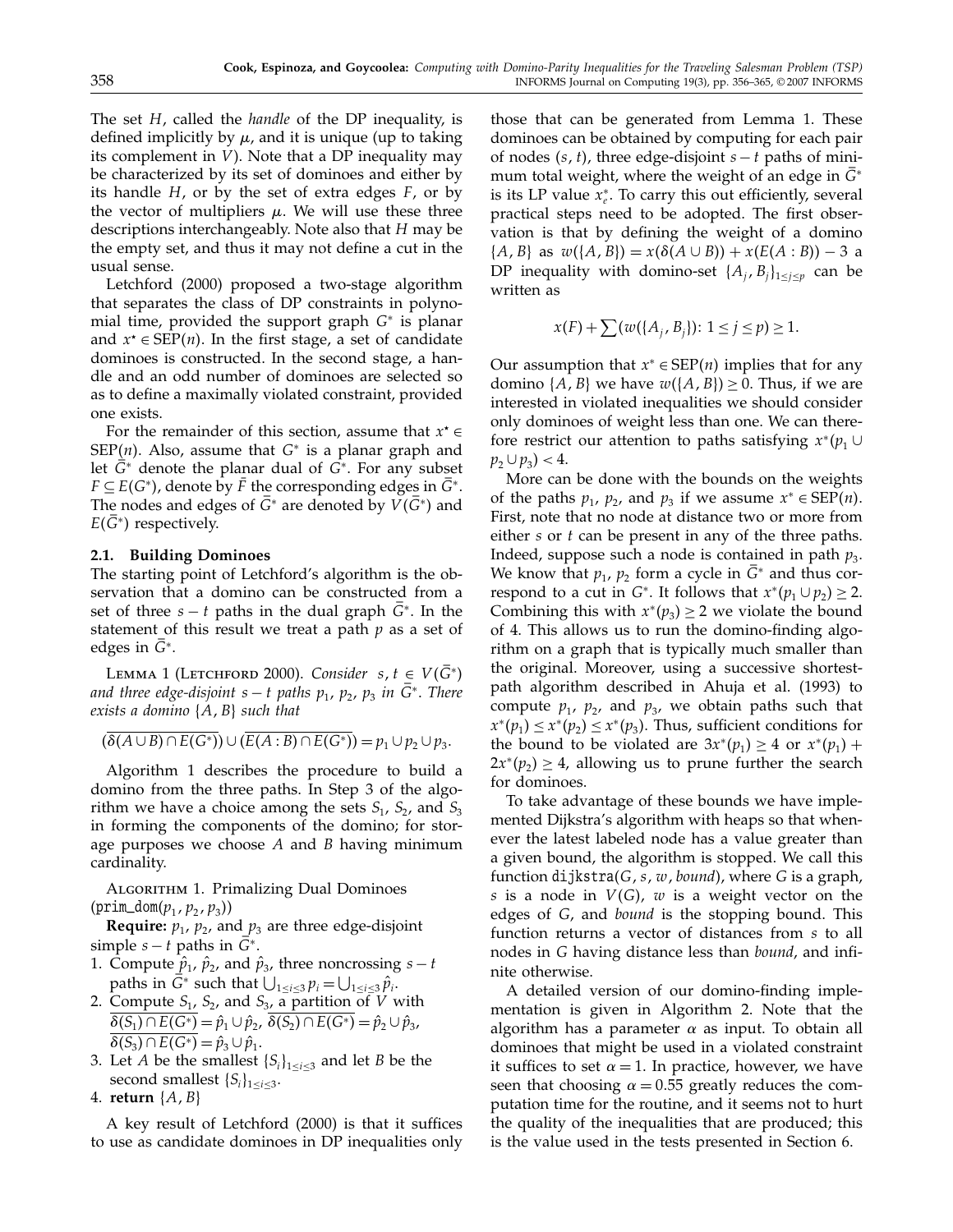ALGORITHM 2. Generating Candidate Dominoes  $(get\_all\_dominoes(G^*, \alpha))$ 1.  $\mathcal{L} \leftarrow \emptyset$ .

- 2.  $w(e) \leftarrow x_e^*$ ,  $\forall e \in E(G^*)$  {weight definition}
- 3.  $c(e) \leftarrow 1$ , ∀e ∈  $E(\bar{G}^*)$  {capacity of edges}
- 4. for all  $s \in V(G^*)$  do
- 5.  $d_o \leftarrow \text{dijkstra}(G^*, s, w, 2)$
- 6. for all  $t \in V(\overline{G}^*)$  and  $t > s$  and  $d_o(t) < (3 + \alpha)/3$  do
- 
- 7.  $d \leftarrow d_o$ <br>8. Send u Send unit flow along the shortest  $s - t$  path according to d.
- 9. Update the residual graph  $G_r^*$ , residual costs  $w$ , and capacity  $c$ .
- 10.  $val \leftarrow d(t)$
- 11. bound ← min( $(3 + \alpha val)/2, 2$ )<br>12.  $d \leftarrow \text{dikstra}(\bar{G}^*, s, w, bound)$
- 12.  $d \leftarrow \text{dijkstra}(G_r^*, s, w, bound)$
- 13. if  $val + 2d(t) < 3 + \alpha$  then
- 14. Send unit flow along the shortest  $s t$ path according to d.
- 15. Update the residual graph  $G_r^*$ , residual costs  $w$ , and capacity  $c$ .
- 16.  $val \leftarrow val + d(t)$ <br>17.  $bound \leftarrow min(bc)$
- 17. bound ← min(bound,  $3 + \alpha val$ )<br>18. d ← dijkstra( $\overline{G}^*$ , s, w, bound).
- 18.  $d \leftarrow \text{dijkstra}(G_r^*, s, w, bound).$
- 19. if  $val + d(t) < 3 + \alpha$  then
- 20. Send unit flow along the shortest  $s t$ path according to d.
- 21. Compute the three unit-flow paths  $p_1$ ,  $p_2$ ,  $p_3$  from s to t.

22. 
$$
D_{st} \leftarrow \text{prim\_dom}(p_1, p_2, p_3),
$$

$$
w(D_{st}) \leftarrow val + d(t).
$$

23. 
$$
\mathscr{L} \leftarrow \mathscr{L} \cup D_{st}
$$

$$
24. \hspace{15pt} \textbf{end if}
$$

- 25. end if
- 26. end for
- 27. end for
- 28. return  $\mathcal{L}$

The choice of  $\alpha$  is based on computational tests showing a sharp divide in the performance for values above and below  $\alpha = 0.50$ . A summary of one set of experiments is given in Table 1, with  $\alpha$  ranging from 0.1 to 1.0. In this test, our DP-separation routines were added to Concorde and the code was run with the option -mC20 to allow local cuts up to size 20 (see Applegate et al. 2003). The results in Table 1 are the average values over 20 randomly generated Euclidean instances, each having 2,500 cities. The column "subtour gap closed" reports the percentage of the gap between the cost of the optimal tour and the optimal value over  $\text{SEP}(n)$  that is closed by the run of Concorde with the DP separator; i.e., letting  $Z_{\text{SEP}}$  denote

| $\alpha$ | Subtour gap closed (%) | CPU seconds | DP cuts found |
|----------|------------------------|-------------|---------------|
| 0.10     | 94.753                 | 673         | 0             |
| 0.20     | 94.753                 | 676         | 0             |
| 0.30     | 94.753                 | 689         | 0             |
| 0.40     | 94.760                 | 687         | 2             |
| 0.45     | 94.854                 | 747         | 29            |
| 0.50     | 97.571                 | 3.161       | 2,620         |
| 0.55     | 97.515                 | 3,157       | 2,608         |
| 0.60     | 97.585                 | 3,259       | 2,618         |
| 0.70     | 97.603                 | 3,551       | 2,677         |
| 0.80     | 97.602                 | 3.579       | 2.628         |
| 0.90     | 97.550                 | 3,707       | 2,612         |
| 1.00     | 97.588                 | 3.839       | 2.598         |

Table 1 DP Cuts on 2,500-City Random Euclidean Instances

that optimum over  $\text{SEP}(n)$  and letting  $Z_{\text{DP}}$  denote the bound returned by Concorde + DP, the values are

$$
100\bigg(1-\frac{OPT-Z_{DP}}{OPT-Z_{SEP}}\bigg).
$$

The "CPU seconds" column gives the total CPU time on an 2.66 GHz Intel Xeon workstation; the "DP cuts found" column reports the total number of DP cuts that were added to the LP relaxation.

In the tests reported in Table 1, the reduction in running time for  $\alpha = 0.55$  versus  $\alpha = 1.0$  is 18%, without a significant difference in the bound produced by Concorde  $+$  DP. Moreover, this running-time reduction grows with the size of the instance, resulting in substantial savings for large test problems.

Another possibility to speed up the dominogeneration step is to do Steps 4–27 of Algorithm 2 in parallel. The computations to obtain all dominoes originating at a node s are independent of the computations needed to obtain dominoes from any other node t. This easy parallelization allowed us to use a cluster of 50–100 machines to generate all dominoes, greatly reducing the (actual) time needed for testing the code.

## 2.2. The Odd-Cycle Problem

The next stage in Letchford's algorithm is to build an inequality from the collection of dominoes and the edges in the dual graph. For this, define an auxiliary multigraph  $M^*$  with node set  $V(M^*) = V(G^*)$ . For each edge  $e = \{u, v\} \in E(G^*)$  define an *even* edge  $e = \{u, v\} \in E(M^*)$  with weight  $w_e = x_e^*$ , and for each domino  $D_{uv} \in \mathcal{L}$  define an *odd* edge  $e = \{u, v\} \in E(M^*)$ with weight  $w_e = w(D_{uv})$ . An odd cycle in M<sup>\*</sup> is a cycle with an odd number of odd edges.

THEOREM 2 (LETCHFORD 2000). There exists a violated DP inequality in G<sup>∗</sup> if and only if there exists an odd cycle in M<sup>∗</sup> with weight less than one. Furthermore, if such a cycle exists, a minimum-weight odd cycle in M<sup>∗</sup> corresponds to a maximally violated DP inequality, where F is defined by the even edges in the cycle, and T by the odd edges in the cycle.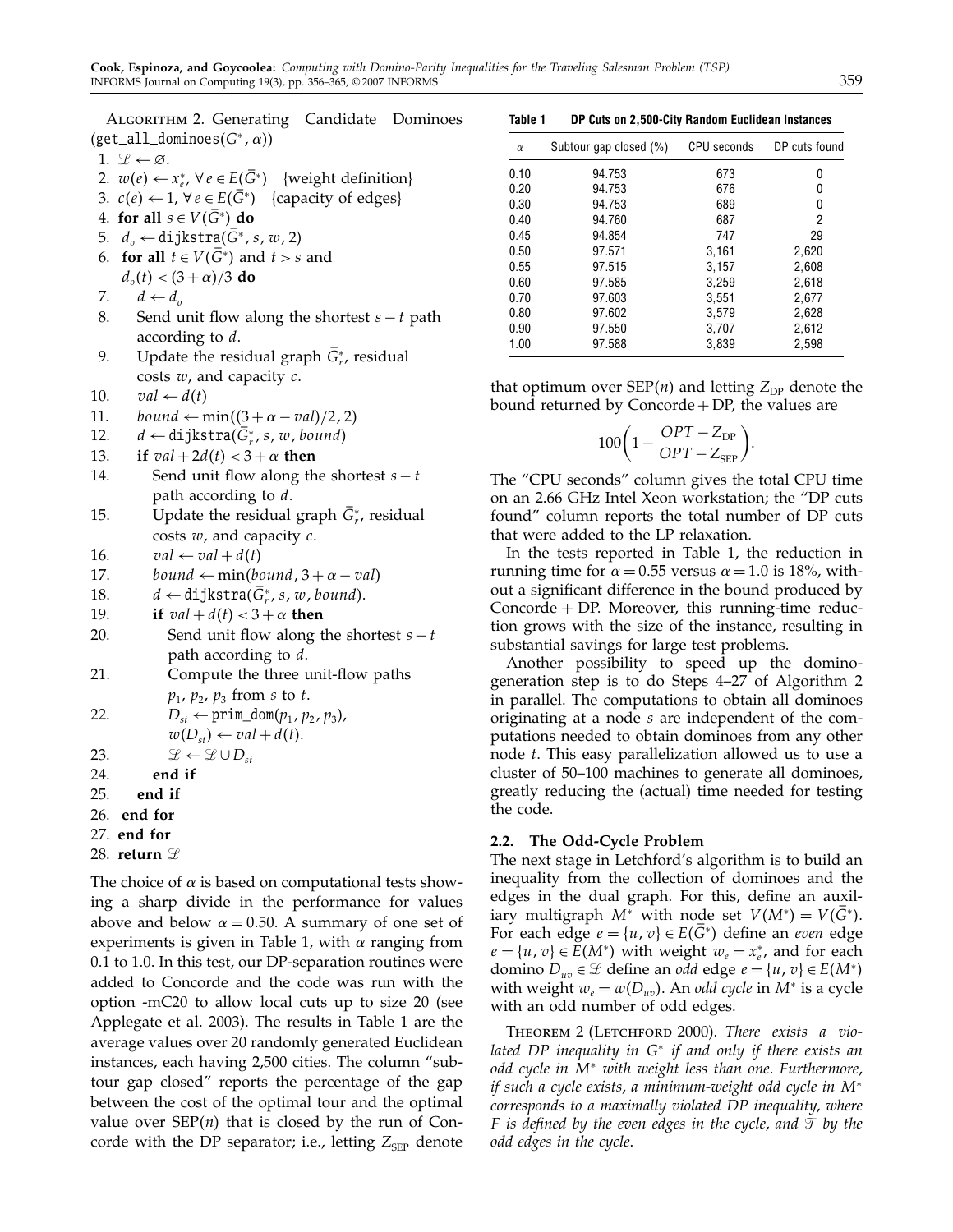In fact, given any odd cycle  $C \subseteq E(M^*)$  with weight  $w(C)$  < 1, it is possible to construct a DP inequality with violation  $1 - w(C)$ , by defining the set F as the even edges in C and choosing the set of dominoes  $\mathfrak I$ to be those corresponding to odd edges in C.

The process of building the inequality is summarized in Algorithm 3. Note that we can omit from M<sup>∗</sup> all edges  $e \in E(G^*)$  such that  $x_e^* \geq 1 - \varepsilon$ , where  $\varepsilon$  is the minimum violation that we would like to obtain.

ALGORITHM 3. DP-Inequality Separation

- 1. max \_violation  $\leftarrow 0$
- 2.  $\mathcal{L} \leftarrow$  get\_all\_dominoes( $G^*$ , 1).
- 3. build graph M<sup>∗</sup>
- 4. for all  $v \in V(M^*)$  do
- 5. Compute a minimum odd cycle C passing through  $v$
- 6. if  $1 w(C) > \max\_violation$  then<br>7. max *violation*  $\leftarrow 1 w(C)$
- 7. max\_violation  $\leftarrow$  1 w(C)<br>8.  $F \leftarrow$  even edges in C
- $F \leftarrow$  even edges in C
- 9.  $\mathcal{T} \leftarrow \{D_{uv} \in \mathcal{L} : e_{uv} \text{ odd}, e_{uv} \in C\}$
- 10. end if
- 11. end for
- 12. return  $F$ ,  $\mathcal T$

Our statement of the algorithm uses the standard method for obtaining a minimum odd cycle in a graph (Barahona and Mahjoub 1986, Grötschel et al. 1993): For each node in M<sup>∗</sup> we compute a minimum odd cycle containing that node. Adopting this approach, Boyd et al. (2001) proposed to keep all violated inequalities that arise during the algorithm, rather than just the single constraint of maximal violation. This addresses the practical concern that a selection of cutting planes is usually superior to a single violated inequality. In our implementation we found it useful to extend this idea by adopting a heuristic search procedure to attempt to find additional inequalities. The technique we use is to sample the odd cycles by performing random walks starting at each node. At each step of the walk we select an edge to extend the current path, such that we create neither an even cycle nor an odd cycle with a single odd edge. (Odd cycles with one odd edge generate DP inequalities with one domino, which are not violated if  $x^*$  ∈  $\text{SEP}(n)$ .) The edges are selected with probability proportional to their  $x^*$ -weight. We restart the walk if the resulting path has total weight greater than  $1 - \varepsilon$  or if we find an odd cycle, in which case we record the corresponding constraint. In our tests we spend 10–30 seconds in this sampling process, evenly distributed among all nodes in M∗.

On large examples the random-walk procedure is able to find several hundreds of thousands of different inequalities, leading us to the problem of selecting which inequalities to report. Clearly we cannot return them all, and keeping the set of most violated ones

leads to storing multiple inequalities that are almost identical. Following the ideas studied by Andreello et al. (2007), we choose a strategy that balances keeping highly violated inequalities and inequalities that cover different parts of the graph.

# 3. Safe Shrinking

In applying the DP-separation algorithm it is crucial to preprocess  $G^*$  to reduce the size of the graph that must be handled. Given a graph G and two nodes  $u, v \in V(G)$ , let  $G/\{u, v\}$  denote the graph obtained by contracting the nodes  $u$ ,  $v$  into a single node  $y$  and eliminating any resulting self-loop edges. This operation is called shrinking  $u$ ,  $v$  in  $G$ . The following result provides conditions that allow us to shrink pairs of nodes  $(u, v)$ , guaranteeing that violated DP constraints will be available in the shrunken graph  $G^*/{u,v}$  if violated DP constraints were present in G∗.

THEOREM 3. Let  $x^* \in \text{SEP}(n)$  and let  $u, v, t \in V(G^*)$  be such that  $x_{uv}^* = 1$  and  $x_{ut}^* + x_{tv}^* = 1$ . If there exists a violated DP inequality in G∗, then there exists a DP inequality in  $G^*/{u, v}$  with violation no less than the violation of the original inequality.

Padberg and Rinaldi (1991) proved that, under these safe-shrinking conditions, if there exists a violated inequality for the TSP (i.e.,  $x^*$  is not in the convex hull of tours), then the shrunken graph will also have a violated inequality. Their result, however, does not imply that, if there is a cutting plane from a particular class (like DP inequalities), then there remains a cutting plane from that class.

This section is devoted to a proof of Theorem 3. In our computational tests, repeated use of this result was able to reduce the size of the support graphs we considered by 60% on average.

## 3.1. Domino Transformations

We begin by describing transformations that take a DP inequality described by F,  $\mathcal T$  and return another DP inequality  $F'$ ,  $\mathcal{T}'$  with violation greater than or equal to the violation of the original inequality. We will sometimes interpret  $D ⊆ E(G<sup>*</sup>)$  as a set of edges and at other times as an  $|E(G^*)|$ -vector with 1 for each edge in D and 0 for all other edges. For a domino  $T = \{A_T, B_T\} \in \mathcal{T}$  we use the short-hand  $\delta(T)$  to mean  $\delta(A_T \cup B_T)$  and we denote by  $C_T$  the set  $V \setminus \{A_T \cup B_T\}.$ 

3.1.1. Duplicate-Domino Elimination. Let  $T_1, T_2$  $\in \mathcal{T}$  be such that  $T_1 = T_2$ . Define  $\mathcal{T}' = \mathcal{T} \setminus \{T_1, T_2\}$ , and  $F' = F$ . Note that since  $\mu - \mu' = 2E(A_{T_1} : B_{T_1})$ , the vectors  $\mu$  and  $\mu'$  support the same cut (since  $\mu_e$  and  $\mu'_e$ have the same parity for each edge  $e$ ). Furthermore,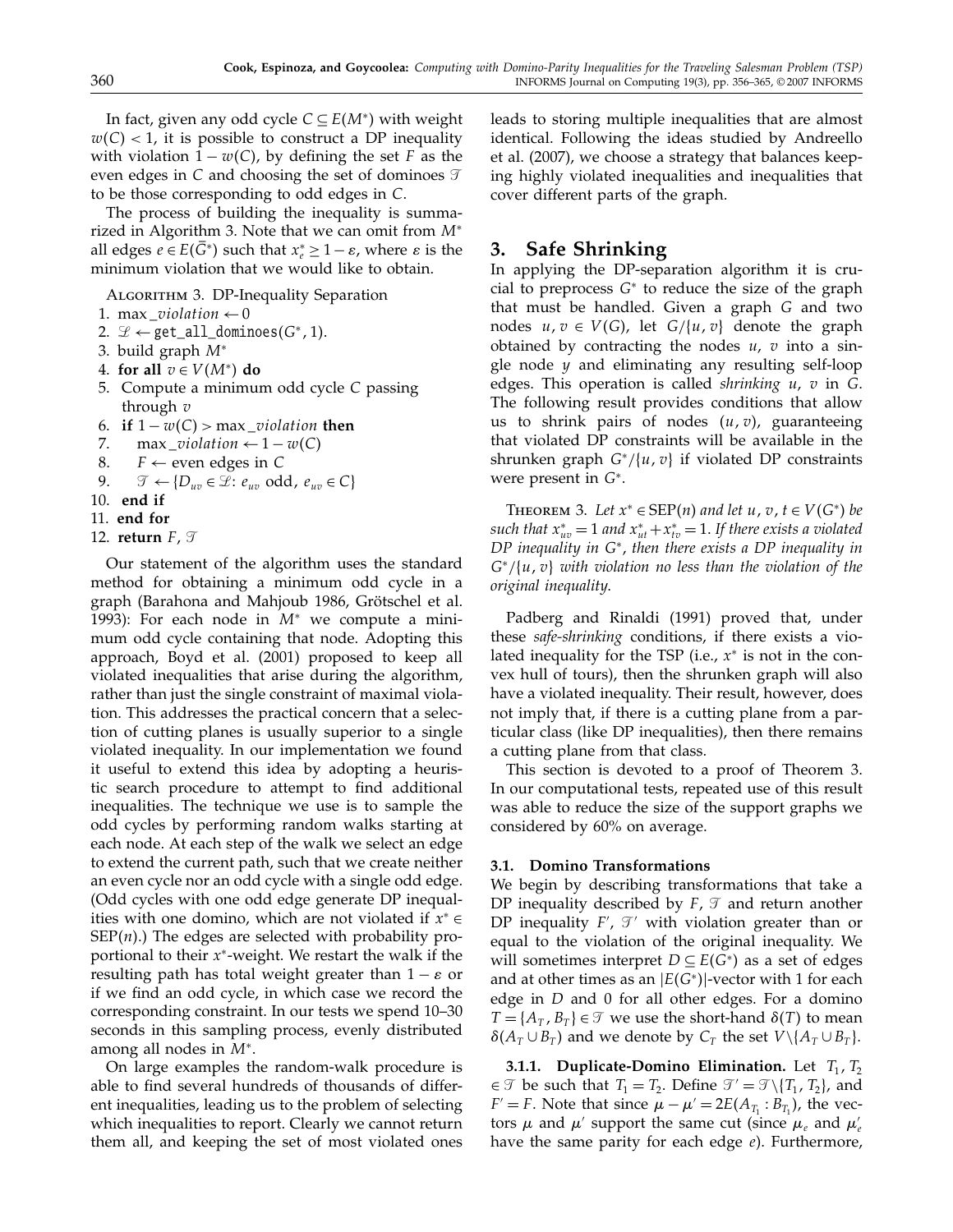the violation of the new inequality is at least the violation of the original. Indeed

$$
\mu x + \sum_{T \in \mathcal{T}} x(\delta(T)) - 3|\mathcal{T}| - 1
$$
  
=  $\mu' x + \sum_{T \in \mathcal{T'}} x(\delta(T)) - 3|\mathcal{T'}| - 1 + \underbrace{w(T_1)}_{\geq 0} + \underbrace{w(T_2)}_{\geq 0}$   
 $\geq \mu' x + \sum (x(\delta(T)) : T \in \mathcal{T'}) - 3|\mathcal{T'}| - 1.$ 

We can therefore delete from  $\mathfrak I$  any pair of duplicate dominoes without decreasing the violation of the cutting plane.

**3.1.2. Domino Reduction.** Let  $T_o \in \mathcal{T}$  and let  $\varnothing \neq \varnothing$  $A' \subseteq A_{T_o}, \ \varnothing \neq B' \subseteq B_{T_o}$  be subsets of the components of the domino. Define  $T'_{o} = \{A', B'\}$ , and suppose that  $x(\delta(T'_o)) \leq x(\delta(T_o))$ . To simplify notation, call  $S =$  $E(A_{T_o}:B_{T_o})$  and  $S' = E(A':B')$ . Define a new inequality with  $\mathcal{T}' = (\mathcal{T} \setminus \{T_o\}) \cup \{T'_o\}$  and  $F' = F\Delta(S \setminus S')$ , where, as usual,  $P\Delta Q$  denotes the symmetric difference of sets  $P$ and Q. We have

$$
\mu - \mu' = F - F\Delta(S \setminus S') + S - S'
$$
  
=  $F - F\Delta(S \setminus S') + (S \setminus S')$  (note  $S' \subseteq S$ )  
=  $2F \cap (S \setminus S')$ .

Thus  $\mu$  and  $\mu'$  support the same cut. Finally, note that the left-hand side of the new inequality is less than or equal to that of the original constraint:

$$
\mu x + \sum_{T \in \mathcal{T}} x(\delta(T))
$$
  
=  $\mu' x + 2x(F \cap (S \setminus S')) + \sum_{T \in \mathcal{T} \setminus \{T_0\}} x(\delta(T)) + x(\delta(T_0))$   
 $\geq \mu' x + \sum (x(\delta(T))).$   $T \in \mathcal{T}').$ 

We thus obtain a new DP inequality  $(F', \mathcal{T}')$  with violation at least that of the original and with  $T<sub>o</sub>$  replaced by  $T'_o$ .

3.1.3. Domino Rotation. Boyd et al. (2001) have shown that in a DP inequality a domino  $\{A_T, B_T\} \in \mathcal{T}$ can be *rotated* to  $\{A_T, C_T\}$  without altering the inequality. To see this let  $T_o \in \mathcal{T}$  and define  $A'_{T_o} = A_{T_o}, B'_{T_o} =$  $C_{T_o}$ ,  $T_o' = \{A'_{T_o}, B'_{T_o}\}, \mathcal{T}' = (\mathcal{T} \setminus \{T_o\}) \cup \{T_o'\}, \text{ and } F' = F.$  To simplify the notation, call  $S_1 = E(A_{T_o} : B_{T_o})$ ,  $S_2 = E(C_{T_o} : B_{T_o})$  $A_{T_o}$ ), and  $S_3 = E(C_{T_o} : B_{T_o})$ . Then  $\mu' - \mu = -S_1 + S_2$  and

$$
\mathrm{Odd}(\mu')=\mathrm{Odd}(\mu)\Delta\delta(A_{T_o})=\delta(H)\Delta\delta(A_{T_o})=\delta(H\Delta A_{T_o}),
$$

where  $Odd(\mu)$  denotes the edges having odd value  $\mu_e$ . Thus,  $H\Delta A_{T_a}$  is the handle of the new DP inequality. Note also that the left-hand side of the inequality does not change:

$$
\mu x + \sum_{T \in \mathcal{T}} x(\delta(T))
$$
\n
$$
= (\mu - S_1)x + x(S_1) + \sum_{T \in \mathcal{T} \setminus \{T_0\}} x(\delta(T)) + \underbrace{x(S_2) + x(S_3)}_{x(\delta(T_0))}
$$
\n
$$
= \underbrace{(\mu - S_1 + S_2)x}_{\mu'x} + \sum_{T \in \mathcal{T}' \setminus \{T'_0\}} x(\delta(T)) + \underbrace{x(S_1) + x(S_3)}_{x(\delta(T_0))}
$$
\n
$$
= \mu' x + \sum (x(\delta(T)) \colon T \in \mathcal{T}').
$$

We thus obtain a new DP inequality  $(F', \mathcal{T}')$  with violation equal to the violation of the original constraint, with  $T_o$  replaced by  $T'_o$  and  $H$  replaced by  $H \Delta A_{T_o}.$ 

#### 3.2. Proof of Safe-Shrinking Conditions

Let  $\lambda$  be the maximum violation for  $x^*$  over all DP inequalities and let  $u$ ,  $v$ ,  $t$  satisfy the conditions in Theorem 3, namely  $x_{uv}^* = 1$  and  $x_{ut}^* + x_{vt}^* = 1$ . Now let  $(F, \mathcal{T})$  be a DP inequality of violation  $\lambda$  that minimizes the coefficient of the edge uv. We prove Theorem 3 by showing that the coefficient of uv is zero, and thus we can shrink  $(u, v)$  into a single node and keep the same violation.

To begin, note that the coefficient of  $uv$  in the DP inequality can be written as

$$
\begin{aligned} \text{coeff}(uv) &= |\{T \in \mathcal{T} \colon uv \in \delta(T)\}| + |\{T \colon uv \in E(A_T : B_T)\}| \\ &+ |\{uv\} \cap F|. \end{aligned}
$$

Suppose  $\text{coeff}(uv) > 0$ .

CLAIM 1. We may assume that for all  $T \in \mathcal{T}$  we have  $uv \notin \delta(T)$ .

Proof. Suppose  $T_o \in \mathcal{T}$  is such that  $uv \in \delta(T_o)$ . We may assume that  $u \in A_{T_o}$  and  $v \in C_{T_o}$ . By rotating  $T_o$  we obtain an equivalent constraint  $(F', \mathcal{T}')$  with  $|{T \in \mathcal{T}}$ :  $|uv \in \delta(T)| > |\{T \in \mathcal{T}' : uv \in \delta(T)\}|. \quad \Box$ 

CLAIM 2. If  $uv \in E(A_T : B_T)$  for  $T \in \mathcal{T}$ , then we may assume  $A_T = \{u\}$  and  $B_T = \{v\}.$ 

Proof. Suppose  $T_o \in \mathcal{T}$  has  $uv \in E(A_{T_o} : B_{T_o})$ . We may assume  $u \in A_{T_o}$  and  $v \in B_{T_o}$ . Note that  $x_{uv}^* = 1$ implies that  $x^*(\delta({u, v})) = 2$ , and  $x^* \in \text{SEP}(n)$  implies that  $x^*(\delta(A_{T_o} \cup B_{T_o})) \geq 2$ . We can apply Domino Reduction with  $A'_{T_o} = \{u\}$  and  $B'_{T_o} = \{v\}$ .

Combining Claim 2 with Duplicate-Domino Elimination, we may assume that there is at most one domino in  $\mathcal T$  having the form  $T_I = \{ \{u\}, \{v\} \}.$ 

CLAIM 3. We have coeff $(uv) \leq 1$ .

PROOF. If  $\text{coeff}(uv) = 2$  then  $T_1 \in \mathcal{T}$  and  $uv \in F$ . In this case we define  $\mathcal{T}' = \{T_{II}\} \cup \mathcal{T} \setminus \{T_I\}$ , where  $T_{II} =$  $\{\{u, v\}, \{t\}\}\$ , and  $F' = F\Delta\{uv, ut, vt\}$ . We show that  $(F', \mathcal{T}')$  defines a DP inequality with coeff $(uv) = 0$ ,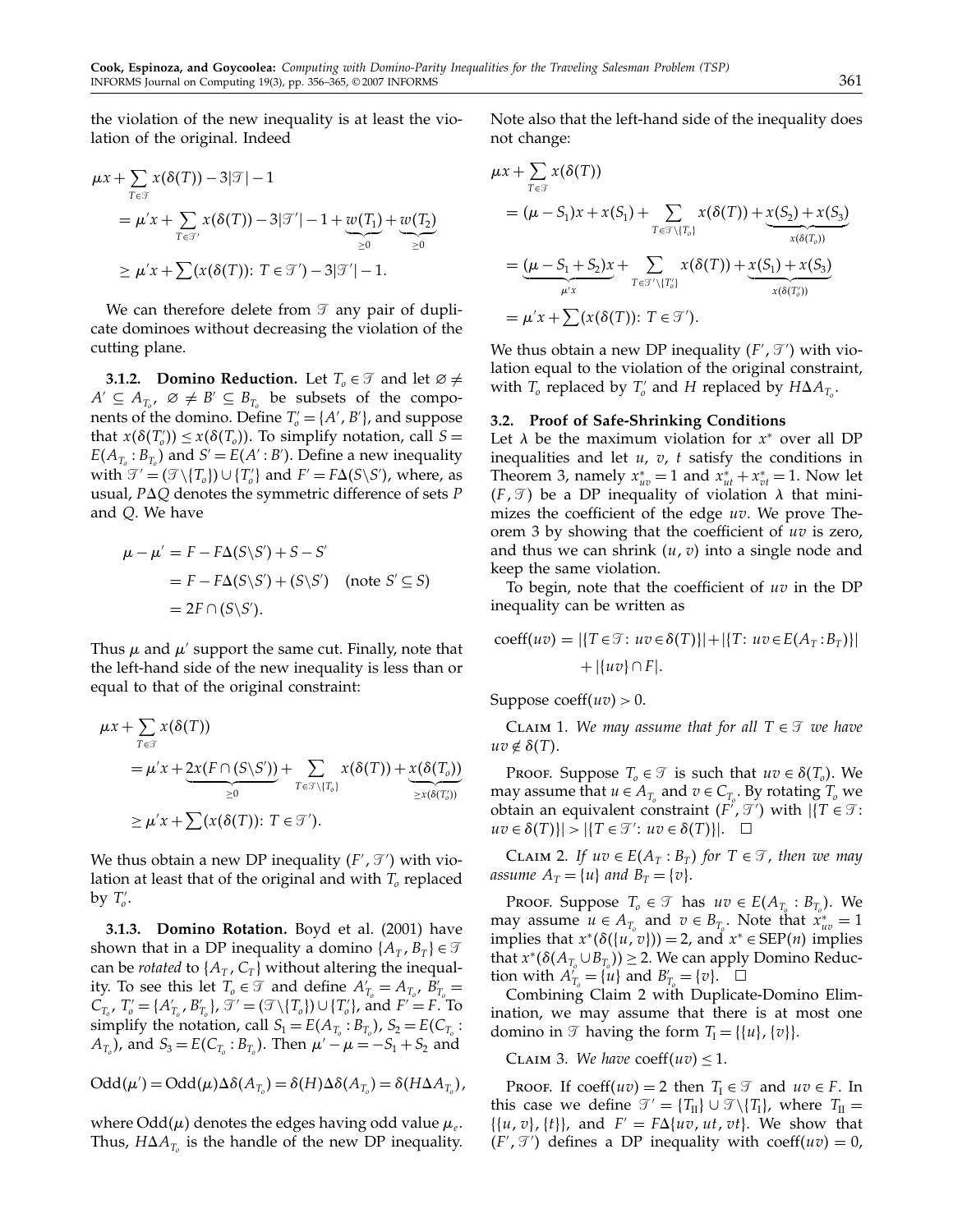and with violation at least that of  $(F,\mathcal{I}).$  To simplify notation, call  $S_1 = \{uv, vt, ut\}$ ,  $S_2 = E(A_{T_1} : B_{T_1}) = \{uv\}$ , and  $S_3 = E(A_{T_{II}} : B_{T_{II}}) = \{vt, ut\}$ . First note that  $\mu'$  supports the same cut as  $\mu$ :  $\mu - \mu' = F - F \Delta S_1 + S_2 - S_3 =$  $F - F\Delta S_1 + S_1 - 2S_3 = 2(F \cap S_1 - S_3)$ . Now using the fact that  $x_{ut}^* + x_{tv}^* = 1$ , we have  $x(\delta(T_{\text{I}})) = x(\delta(T_{\text{II}})) = 2$ . It follows that the left-hand side of the new inequality is less than or equal to the left-hand side of the original constraint:

$$
\mu x + \sum_{T \in \mathcal{T}} x(\delta(T))
$$
\n
$$
= \mu' x + \underbrace{2x(S_1 \cap F)}_{\geq 2} - \underbrace{2x(S_3)}_{=2} + \sum_{T \in \mathcal{T} \setminus \{T_I\}} x(\delta(T)) + \underbrace{x(\delta(T_1))}_{=x(\delta(T_1))}
$$
\n
$$
\geq \mu' x + \sum (x(\delta(T)) \colon T \in \mathcal{T}').
$$

Thus we have obtained a DP inequality with  $\text{coeff}(uv) = 0$  and with violation at least as great as that of  $(F, \mathcal{T})$ , a contradiction.  $\Box$ 

#### CLAIM 4. Edge uv is not in F.

Proof. If  $uv \in F$ , then  $T_I \notin \mathcal{T}$  and we may assume that  $u \in H$  and  $v \in V \backslash H$ . We will define a new inequality  $(F', \mathcal{T}')$  so that coeff $(uv) = 0$ . In the new inequality we let  $\mathcal{T}' = \mathcal{T}$  and  $F' = F \Delta \delta({v}).$ 

Note that  $\mu'$  supports the cut  $H \cup \{v\}$ :  $Odd(\mu') =$  $\text{Odd}(\mu)\Delta(\delta(\{v\})) = \delta(H)\Delta\delta(\{v\}) = \delta(H\Delta\{v\}) = \delta(H\cup$  $\{v\}$ ). Also note that the left-hand side of the new inequality is less than or equal to the left-hand side of the original inequality:

$$
\mu x + \sum_{T \in \mathcal{T}} x(\delta(T)) - \mu' x - \sum_{T \in \mathcal{T}'} x(\delta(T))
$$
  
=  $x(F) - x(F\Delta \delta(\{v\}))$   
=  $\underbrace{x(F \cap \delta(v))}_{\geq x(uv)} - \underbrace{x((F\Delta \delta(v)) \cap \delta(v))}_{\leq 2 - x(uv)}$   
 $\geq 2x(uv) - 2 = 0.$ 

Thus the new inequality  $(F',\mathcal{I}')$  has violation at least as great as that of the original constraint and  $\mathrm{coeff}(uv) = 0$ , a contradiction.  $\Box$ 

It follows that  $T_1 \notin \mathcal{T}$ , since otherwise coeff $(uv) = 0$ . We assume that  $u, t \in H$  and  $v \in V \backslash H$  (the alternative case, when  $v$  and  $t$  are on the same side of the handle, is analogous to this one). It follows that that  $\mu_{nt}$ is odd.

#### CLAIM 5. We may assume  $vt \notin F$ .

PROOF. If  $vt \in F$ , then we can replace  $T_I$  by a new domino  $T_{II}$  and add v to the handle as follows. Let y represent the set  $V \setminus \{u, v, t\}$  and consider the aggregated graph given in Figure 1. In the new inequality we let  $F' = F\Delta \{vt, uy\}$ ,  $T_{\text{II}} = \{\{y\}, \{u, v\}\}$ , and  $\mathcal{T}' =$  $(\mathcal{T}\setminus \{T_{\text{I}}\})\cup \{T_{\text{II}}\}.$ 



Figure 1 Aggregated Graph with  $x^*$ -Values on Edges

Clearly  $w(T_1) = w(T_1)$ . Moreover, the left-hand side of the new DP inequality  $(F', \mathcal{T}')$  is less than or equal to the left-hand side of the original DP inequality  $(F,\mathcal{I})$ :

LHS – LHS' = 
$$
x(F) - x(F\Delta\{vt, uy\}) + w(T_1) - w(T_{\Pi})
$$
  
\n=  $\underbrace{x(F \cap \{vt, uy\})}_{\geq x(vt)} - \underbrace{x(\{vt, uy\} \setminus F)}_{\leq x(uy)}$   
\n $\geq (1 - \alpha) - (1 - \alpha) = 0.$ 

We finally show that the cut supported by  $\mu'$  is  $\delta(H \cup$  $\{v\}$ ). First observe that  $\mu - \mu' = F - F\Delta\{vt, uy\} +$  $E(A_{T_1}:B_{T_1})-E(A_{T_{II}}:B_{T_{II}})=\{vt, uy\}\cap F-\{vt, uy\}\backslash F+$  $\{uv\}$  –  $\{uy, vy\}$ . Now if  $uy \in F$ , we have  $\mu - \mu' =$ {*vt*, *uv*} – {*vy*}, and if *uy*  $\notin$  F we have  $\mu - \mu' = \{vt, v\}$  $uv\} - \{vy\} - 2\{uy\}$ . In either case,  $Odd(\mu - \mu') = \delta(\{v\})$ , which in turn implies that  $Odd(\mu') = \delta(H \cup \{v\})$ . Thus we have a new DP inequality with  $vt \notin F'$ .  $\Box$ 

With  $vt \notin F$  and with  $\mu_{vt}$  odd, there must exist a domino  $T_{II}$  such that  $v \in A_{T_{II}}$ ,  $t \in B_{T_{II}}$ . Moreover, since coeff(*uv*) = 1 and  $T_{\text{I}} \in \mathcal{T}$ , we have  $u \in A_{T_{\text{II}}}$ . Now, by Domino Reduction we may assume that  $A_{T_{II}} = \{u, v\}$ and  $B_{T_{II}} = \{t\}$ . Note that this (plus parity, since  $ut \notin$  $\delta(H)$ ) implies that  $\mu_{ut} \geq 2$ .

CLAIM 6. We may assume  $ut \notin F$ .

PROOF. If  $ut \in F$  then we can eliminate  $T_I$ ,  $T_{II}$  from  $\mathcal T$  and redefine H as  $H \cup \{v\}$  as follows. Define  $\mathcal T' =$  $\mathcal{T}\setminus\{T_{\text{I}}, T_{\text{II}}\}$  and  $F' = F\Delta\{ut, yv\}$ . Using arguments similar to those above, it can be checked that the cut supported by  $\mu'$  is  $H \cup \{v\}$  and that the new violation is at least as great as that of the original inequality.  $\Box$ 

It follows that there exists a domino  $T_{III}$  such that  $u \in A_{T_{\text{III}}}$  and  $t \in B_{T_{\text{III}}}$ . Using the same arguments as before, we can transform  $T_{III}$  into  $T_{II}$  and then we have  $\mu_{ut} = |\{T_{II} \in \mathcal{T}\}| = \mu_{tv}$ . But this contradicts the fact that  $\mu_{vt}$  is odd and  $\mu_{ut}$  is even, thus completing the proof of Theorem 3.

## 4. Finding a Planar Graph

Large TSP instances rarely produce LP solutions with planar support. To succeed in practice it is therefore necessary to modify  $G^*$  and  $x^*$  to obtain a planar graph that can be used as a substitute in the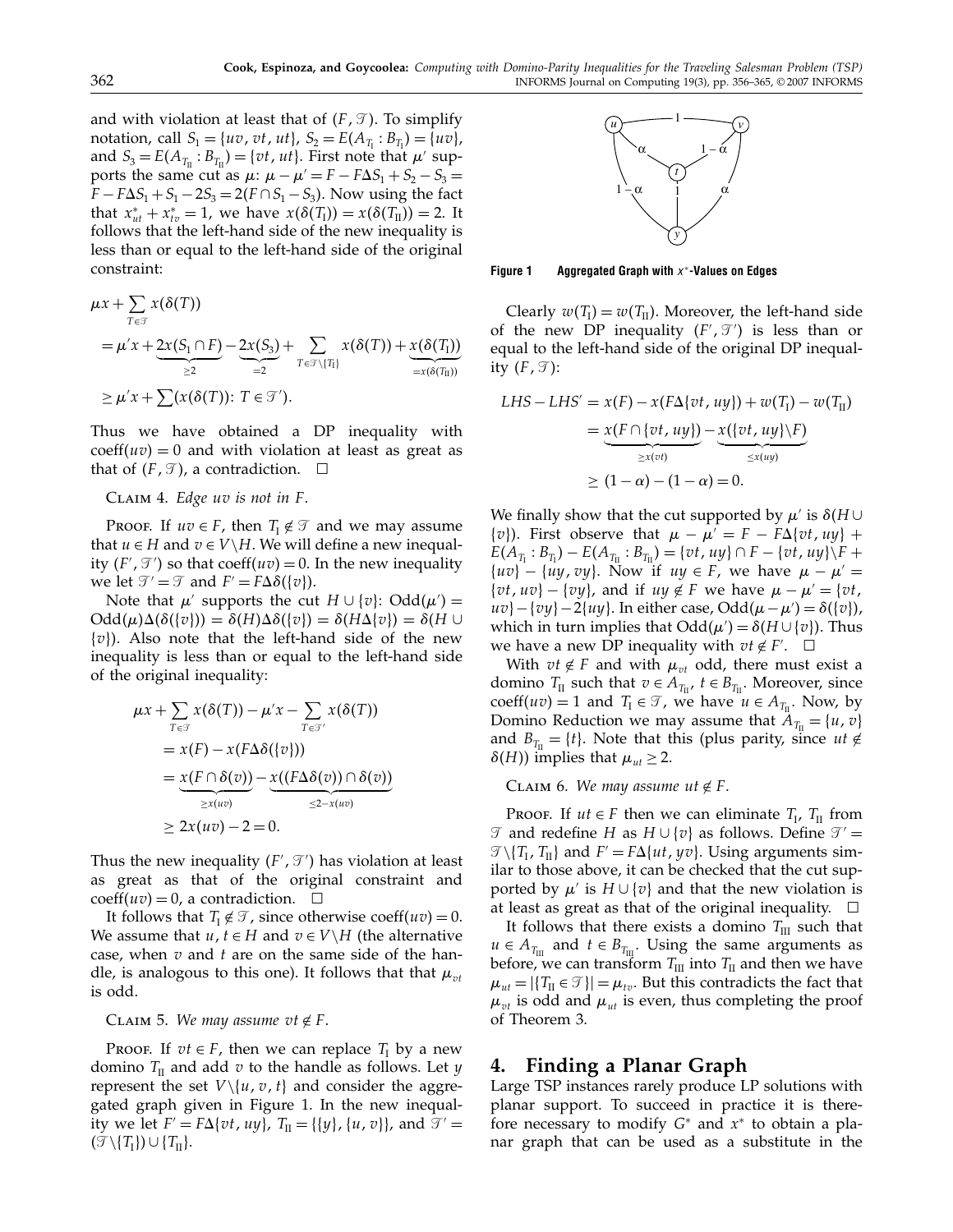DP-separation algorithm. Such a process may lose violated inequalities, but if the new planar graph is close (under some measure) to  $G^*$  then we can still produce a good selection of cutting planes.

Nonplanar graphs were encountered in test instances studied by Boyd et al. (2001). Their approach was to perform general (possibly unsafe) shrinking steps by hand, using a visual inspection of a drawing of G<sup>∗</sup> to guide the process to produce a planar graph. We adopt such an approach, using planarity-testing algorithms to automate the process as suggested in Vella (2001).

Efficient algorithms are available that return either a planar embedding of a graph or a  $K_{3,3}$  or  $K_5$  minor. To use such an algorithm to obtain a planar graph, whenever a minor  $K$  is returned we select nodes  $u$ , v having degree at least three in K, replace  $G^*$  by  $G^*/{u,v}$ , and repeat. With this approach, if  $x^* \in$  $\text{SEP}(n)$  then the new shrunken fractional solution also satisfies the subtour-elimination constraints. A drawback is that the resulting fractional solution does not necessarily satisfy the *degree constraints*  $x(\delta({v})) = 2$ for all  $v \in V$ . This detail is not crucial, however, since the DP inequalities and the separation algorithm are valid also for the graphical traveling salesman problem, where nodes and edges can be used more than once in the tour. A discussion of this point is given in Letchford (2000).

## 4.1. Edge-Elimination Planarization

An alternative way to obtain planar graphs is repeatedly to delete edges found in a  $K_{3,3}$  or  $K_5$  minor. An effective way to choose an edge to delete is to use binary search to identify the minimum-weight edge such that the subgraph containing all edges of greater weight is planar. Thus the minimum weight to eliminate from the graph to make it planar is at least the  $x_e^*$ -value of the selected edge. Since the complexity of planarity testing is  $\mathcal{O}(|V(G^*)|)$ , the total complexity to select the edge is  $\mathcal{O}(\log(|E(G^*)|)|E(G^*)|)$ .

We have found that the total weight of eliminated edges is usually quite small. A problem with the method, however, is that it produces a vector  $x^*$  that does not satisfy the degree constraints or the subtourelimination constraints. This implies that the weight of the dominoes found during the domino-generation step may be negative, which may create negative cycles in M∗. To avoid this issue we simply set the weight of all negative dominoes to zero. Now, before returning the cuts found during the second phase of the algorithm, we re-compute exactly the actual violation for the inequality in the original graph.

Note that many more schemes are possible to generate planar graphs from a graph, e.g., mixing the shrinking and edge-deletion steps. Neither of the heuristic methods we presented dominates the

other and in our computational tests we separate the DP inequalities in the graphs obtained from both methods. The problem of obtaining a planar graph that represents well an LP solution deserves further study. For a general discussion of graph planarity and the TSP we refer the reader to Letchford and Pearson (2005).

# 5. Tightening DP Inequalities

Applegate et al. (2003) proposed a cutting-plane tightening procedure for the TSP that modifies existing inequalities in response to changes in the LP solution vector. This is an effective way of dealing with successive vectors  $x^*$  that differ only slightly. In our case, where we run the DP-separation algorithm on an approximation to  $G^*$ , a tightening process can help correct for any flaws we introduce in our planarization procedure.

The Applegate et al. (2003) process works by making a series of greedy steps to adjust the sets that define a TSP cutting plane. To adopt their approach in our case, note that a DP inequality is completely defined by a family of dominoes and a handle. The modification steps we consider are to add or remove nodes from dominoes and the handle, to move a node from one side of a domino to the other, and simultaneously to change sides in a domino and move in or out of the handle. The basic steps are organized into an algorithm following the general strategy of Applegate et al. (2003).

A node u is relevant in the tightening heuristic if there exists  $e \in \delta(u)$  such that it has a nonzero coefficient in the DP inequality. We begin by computing the best move, that is, among all feasible moves in all relevant nodes we find the one giving the greatest improvement in the violation of the constraint. While this violation improvement is sufficiently positive, we perform the move and update the new best move. If the best move gives improvement less than  $\varepsilon$ , we attempt to perform a sequence of moves to enlarge either the handle or a domino, followed by moves that flip elements within a domino, and finally moves that shrink a domino or a handle. We continue this process until some  $\varepsilon$ -improving move is found (and then go back to our greedy approach), or until we cannot make any further moves. The algorithm will never cycle, since each move can be performed only once within each  $\varepsilon$ -improvement phase. In our tests  $\varepsilon$ was chosen as 10−6.

# 6. Computational Results

We have implemented the DP-separator routines in the C-programming language. The routines are incorporated into the Concorde TSP code of Applegate et al. (2003), searching for DP inequalities in each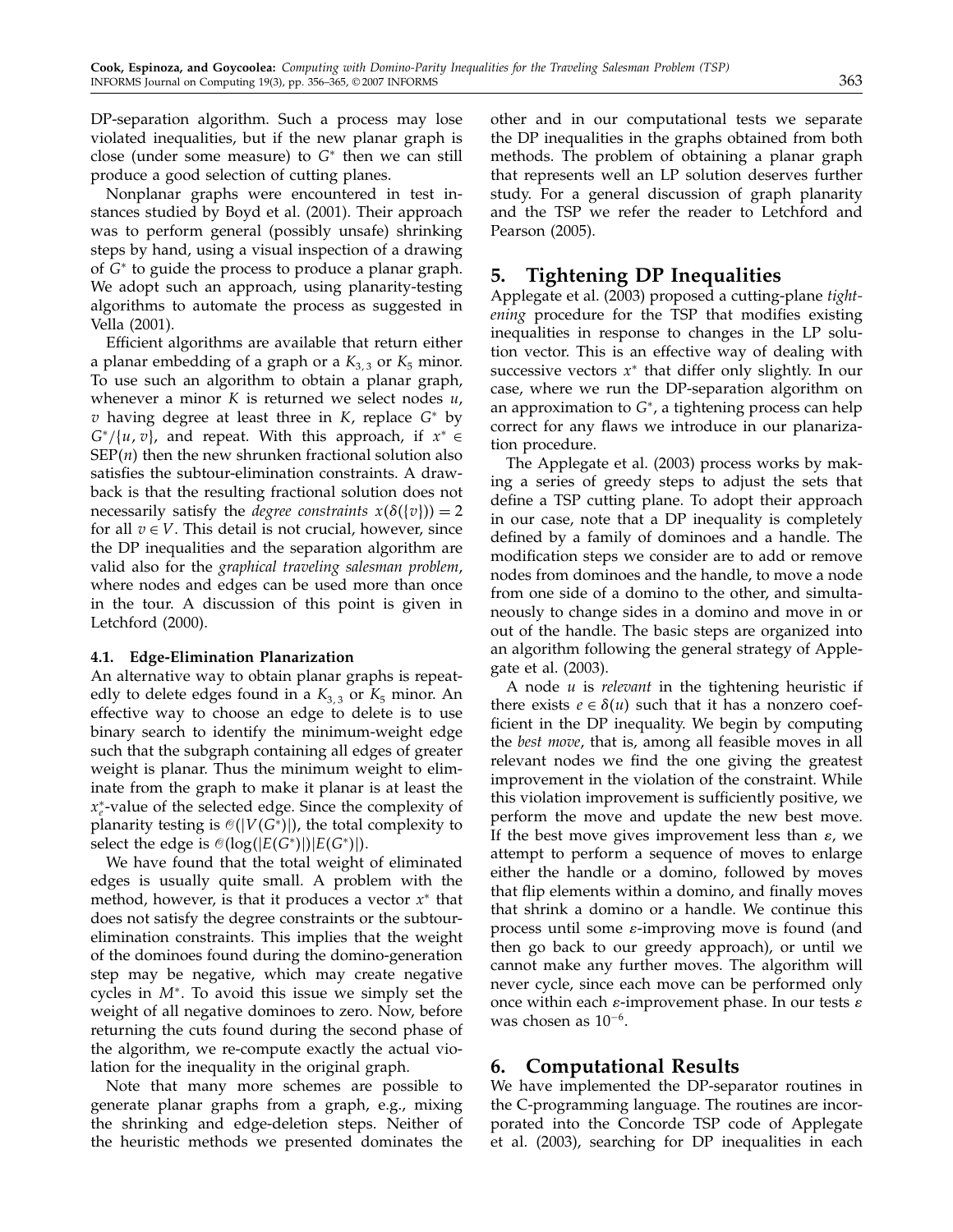| Name    |        |        |      | Concorde $(\%)$ DP $(\%)$ Gap $\Delta$ $(\%)$ Concorde hours DP hours |       |
|---------|--------|--------|------|-----------------------------------------------------------------------|-------|
| pcb3038 | 96.834 | 99.185 | 73.1 | 41.3                                                                  | 92    |
| fl3795  | 74.149 | 98.299 | 92.8 | 79.6                                                                  | 121.0 |
| fnl4461 | 98.594 | 99.297 | 50.0 | 7.5                                                                   | 9.8   |
| rl5915  | 98.237 | 99.424 | 66.7 | 98.8                                                                  | 28.1  |
| rl5934  | 98.389 | 99.339 | 59.1 | 21.8                                                                  | 21.5  |

Table 2 DP Cuts on TSPLIB Instances (% of Subtour Gap Closed)

full pass through Concorde's native cutting-plane routines. The computations were performed on a 2.66 GHz Intel Xeon workstation using ILOG CPLEX 6.5 as an LP solver. The planarity-testing algorithm is due to Boyer and Myrvold (2004) as implemented by J. Boyer.

Our tests use the option -mC48 to allow Concorde to call local cuts repeatedly up to size 48; this setting requires additional CPU time, but it allows Concorde to obtain substantially better lower bounds. Local cuts of size 48 are the largest value that can be effectively handled in Concorde. Our test bed consists of all instances in the TSPLIB collection of Reinelt (1991) having at least 3,000 cities.

In Table 2 we report mean values for a set of ten trials for each mid-sized TSPLIB instance. The column "Concorde" gives the percentage of the subtour gap closed when running Concorde without DP inequalities. The column "DP" gives the same result when we include the DP-separator routines. The "Gap  $\Delta$ " column gives the percentage of the average remaining gap (between the Concorde bound and the optimal tour value) that is closed when DP inequalities are added. The final two columns report the running times in hours. The improvements in the gaps are considerable, given the already strong bounds obtained by the -mC48 runs of Concorde.

Results for all TSPLIB problems having at least 6,000 cities are reported in Table 3. Each of these results is for a single trial. In these tests we first ran Concorde without the DP-separator routines, and then used the final LP as the starting point for running Concorde together with the new routines. The "Optimal" column reports the value of the optimal tour; in the case of pla85900 this is the value of the best known tour, found by Helsgaun (2000). The

Table 4 LP Bounds for d18512 and pla33810

| Name     | Optimal    | Concorde<br>(with pool) | $Concorde + DP$<br>(with pool) | Gap $\Delta$ (%) |
|----------|------------|-------------------------|--------------------------------|------------------|
| d18512   | 645.238    | 645.202                 | 645.209                        | 19.4             |
| pla33810 | 66.048.945 | 66,018,619              | 66,037,858                     | 63.4             |

"Concorde" and "Conc + DP" columns report the LP bounds obtained by the two runs of Concorde. The "Gap  $\Delta$ " column gives the percentage gap closed in the second run. Again, the additional gap closed is substantial, although the improvement is decreasing as the problem size increases.

### 6.1. Solution of d18512 and pla33810

The large improvements in the LP bounds indicates that the DP-separator routines could aid in the solution of difficult instances of the TSP. As case studies, we focused our attention on d18512 and pla33810, two of the remaining three unsolved problems in the TSPLIB. The first of these problems is a collection of cities in Germany and the second arose in a VLSI application at AT&T. For each problem we began with the best available LP relaxation, found with Concorde by gathering cuts into a pool during a sequence of three branch-and-cut runs (stopping each run after it reached 1,000 active subproblems). Using the DP-separator routines these were improved to the values reported in Table 4, using two additional branch-and-cut runs in the case of pla33810.

A branch-and-cut run on d18512, starting with the 645,209 LP and an upper bound of 645,239, required 424,241 subproblems to establish the optimality of the 645,238-value tour found by Tamaki (2003). The total running time was approximately 57.5 CPU years, carried out on a network of Xeon compute nodes.

For pla33810 we established the optimal value of 66,048,945, a slight improvement on the best reported heuristic tour of value 66,050,499, found by Helsgaun (2000) with a variant of his LKH code. The branchand-cut run that solved the instance used 577 subproblems (given the upper bound of one greater than Helsgaun's tour). We also solved the instance a second time starting with a 66,037,858 LP (obtained using

Table 3 DP Cuts on Largest TSPLIB Instances

| Name     | Optimal       | Concorde    | $Conc + DP$ | Gap $\Delta$ (%) | Concorde hours | DP hours |
|----------|---------------|-------------|-------------|------------------|----------------|----------|
| pla7397  | 23,260,728    | 23.255.280  | 23.258.947  | 67.3             | 70.5           | 268.2    |
| rl11849  | 923.288       | 923.053     | 923.209     | 66.4             | 118.0          | 104.4    |
| usa13509 | 19.982.859    | 19.979.209  | 19.981.200  | 54.5             | 81.2           | 109.9    |
| brd14051 | 469.385       | 469.321     | 469.354     | 51.6             | 53.2           | 159.5    |
| d15112   | 1.573.084     | 1.572.863   | 1.572.967   | 47.1             | 124.0          | 152.7    |
| d18512   | 645.238       | 645.166     | 645.195     | 40.3             | 73.9           | 186.5    |
| pla33810 | 66.048.945    | 65.972.887  | 66.001.234  | 37.3             | 19.0           | 231.0    |
| pla85900 | (142,382,641) | 142.265.646 | 142.296.660 | 26.5             | 224.2          | 174.1    |
|          |               |             |             |                  |                |          |